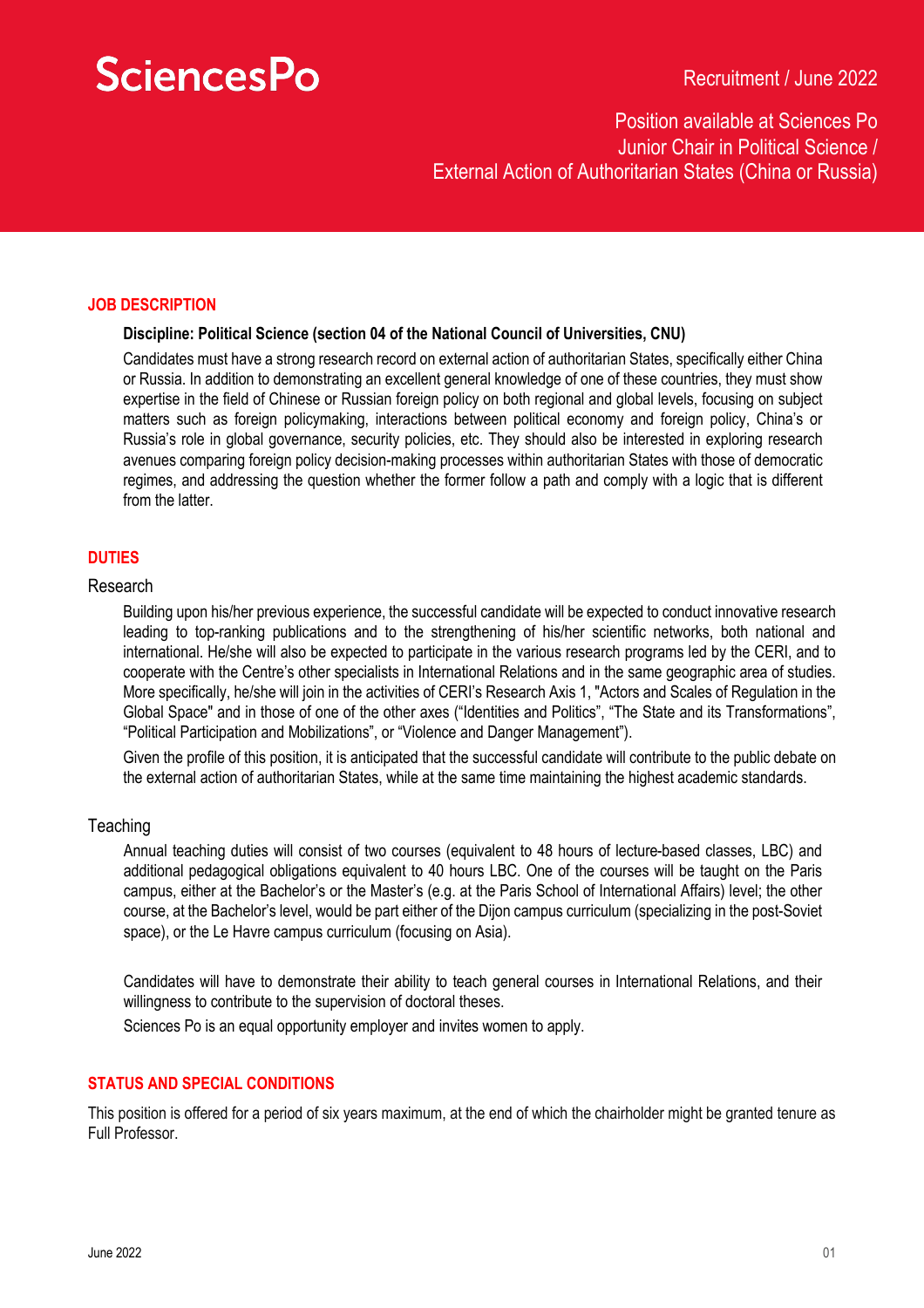# **SciencesPo**

Recruitment / June 2022

Position available at Sciences Po Junior Chair in Political Science / External Action of Authoritarian States (China or Russia)

As one of the main objectives of the Junior Chair programme is to foster research carried on by entry-level academic jobholders, a separate budget will be allocated to cover the following expenses:

- Three years of funding for a PhD student working on a dissertation pertaining to the topics covered by the chairholder.
- A part-time contract for a research assistant in charge of data management and data processing.
- Travel for fieldwork or for international participants in conferences organised at CERI.

### **RECRUITMENT PROCESS**

#### Application

Applicants must complete their application on the "Galaxy" portal of the Ministry of Higher Education and Research between **June 22, 2022 and July 22, 2022**:

https://galaxie.enseignementsup-recherche.gouv.fr/antares/can/astree/index.jsp

Sciences Po is an equal opportunity employer committed to guarantee a balanced representation of gender, geographic origins, and minorities. Woman applicants are particularly welcomed.

Applications must include the following items:

- Application form, to be downloaded on: https://www.galaxie.enseignementsuprecherche.gouv.fr/ensup/cand\_CPJ.htm
- A CV and a comprehensive list of publications
- Copies of the three most significant publications
- A synopsis of a course and, if possible, past course evaluations

Applications should also be sent electronically, before July 22, 2022, to Alain Dieckhoff, president of the search committee, to these two email addresses: alain.dieckhoff@sciencespo.fr and recrutement.ceri@sciencespo.fr.

All applications will be reviewed by the search committee. 3-4 short-listed candidates will be invited to give a "Job Talk" before the members of Sciences Po academic community.

Job starting date: December 2022 at the latest.

#### **AFFILIATION AND CONTACTS**

Centre de recherches internationales / Center for international studies

#### https://www.sciencespo.fr/ceri/en.html

Research at CERI encompasses both international/transnational relations and regional studies. The Centre's faculty consists of about 60 social scientists, mainly in the field of political science, but also sociology, history, anthropology, and geography. Its members supervise doctoral students enrolled in Sciences Po's School of Research and teach classes at the Bachelor's and Master's levels.